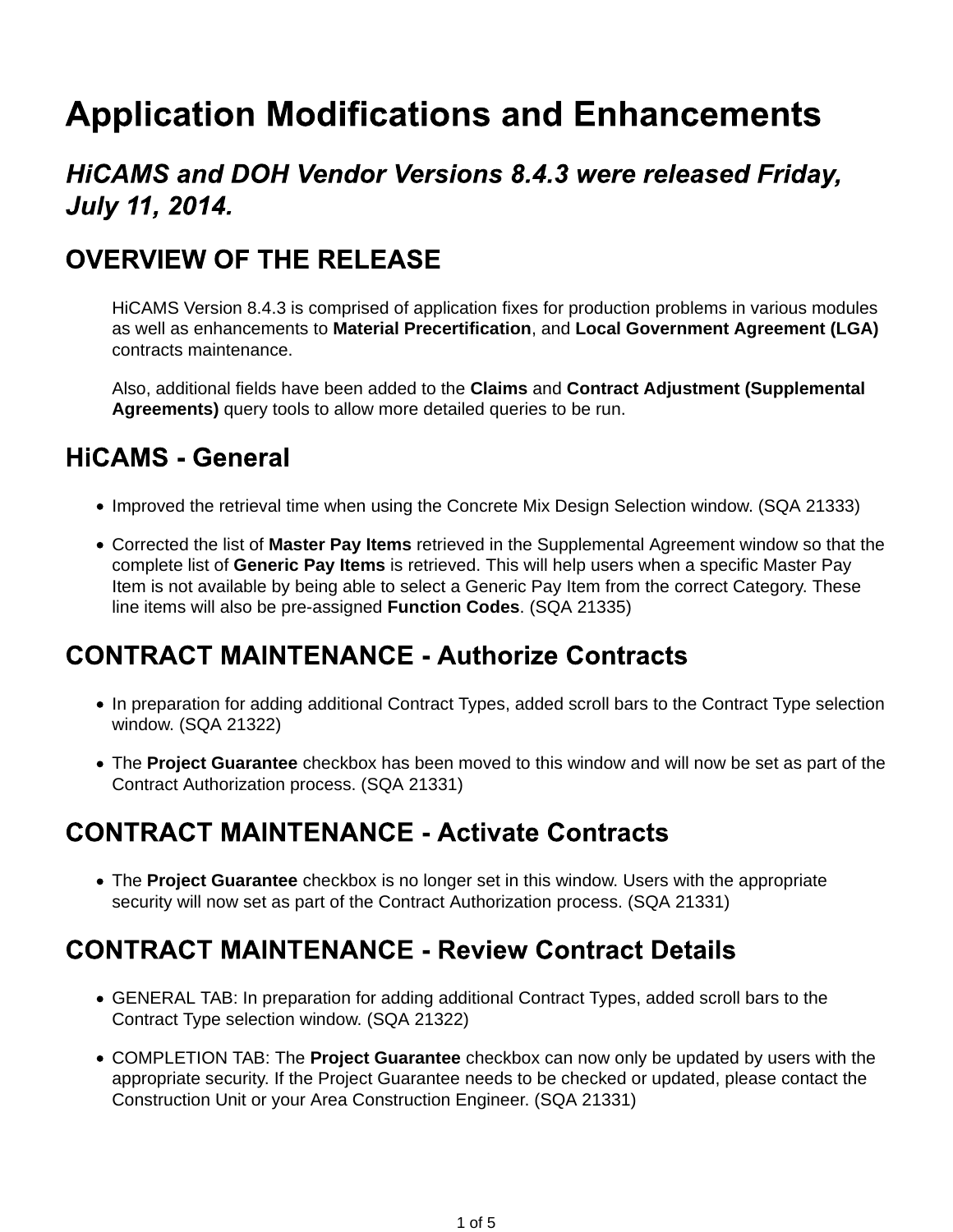## **CONTRACT MAINTENANCE - Review LGA Contracts**

- Added validations to the Dates so that must now be in sequential order (Advertisement, Letting, Execution) and not in the future. (SQA 21360)
- The system now adds the Regional Category to the Contract when it is Verified. (SQA 21362)
- Added the ability for users with the proper security to update the LGA contact name. (SQA 21366)
- Changed the Staff Selection window to default the Office location to Generic Local Government Office, and allow the user to change the office category from Other. (SQA 21367)
- Added the Master Pay Item's function code to the Line Item when the LGA contract is Verified. (SQA 21405)

#### **CONTRACT ADJUSTMENTS - Review Supplemental Agreements**

Corrected the list of **Master Pay Items** retrieved in the Supplemental Agreement window so that the complete list of **Generic Pay Items** is retrieved. This will help users when a specific Master Pay Item is not available by being able to select a Generic Pay Item from the correct Category. These line items will also be pre-assigned **Function Codes**. (SQA 21335)

#### **CONTRACT TRACKING - Review Material Receipts**

• Improved the retrieval time when using the Concrete Mix Design Selection window. (SQA 21333)

#### **CONTRACT ESTIMATES - Review Estimates**

• Added a warning message when a Material Prepayment balance exists on a Line Item whose Paid Quantity reaches the Bid Quantity. (SQA 21271)

## **FIELD INSPECTION REPORTS (FIR) - Review Concrete Pavement**

• Improved the retrieval time when using the Concrete Mix Design Selection window. (SQA 21333)

#### **SAMPLING - Enter Sample Details**

• Improved the retrieval time when using the Concrete Mix Design Selection window. (SQA 21333)

#### **PROJECT CERTIFICATION - Review Asphalt Pre-Certification**

• Added logic so that if a Line Item or Material on a manually inserted row is updated, amounts are recalculated. Changes to the conversion factor will also trigger this re-calculation. (SQA 20857)

#### **PROJECT CERTIFICATION - Review Material Pre-Certification**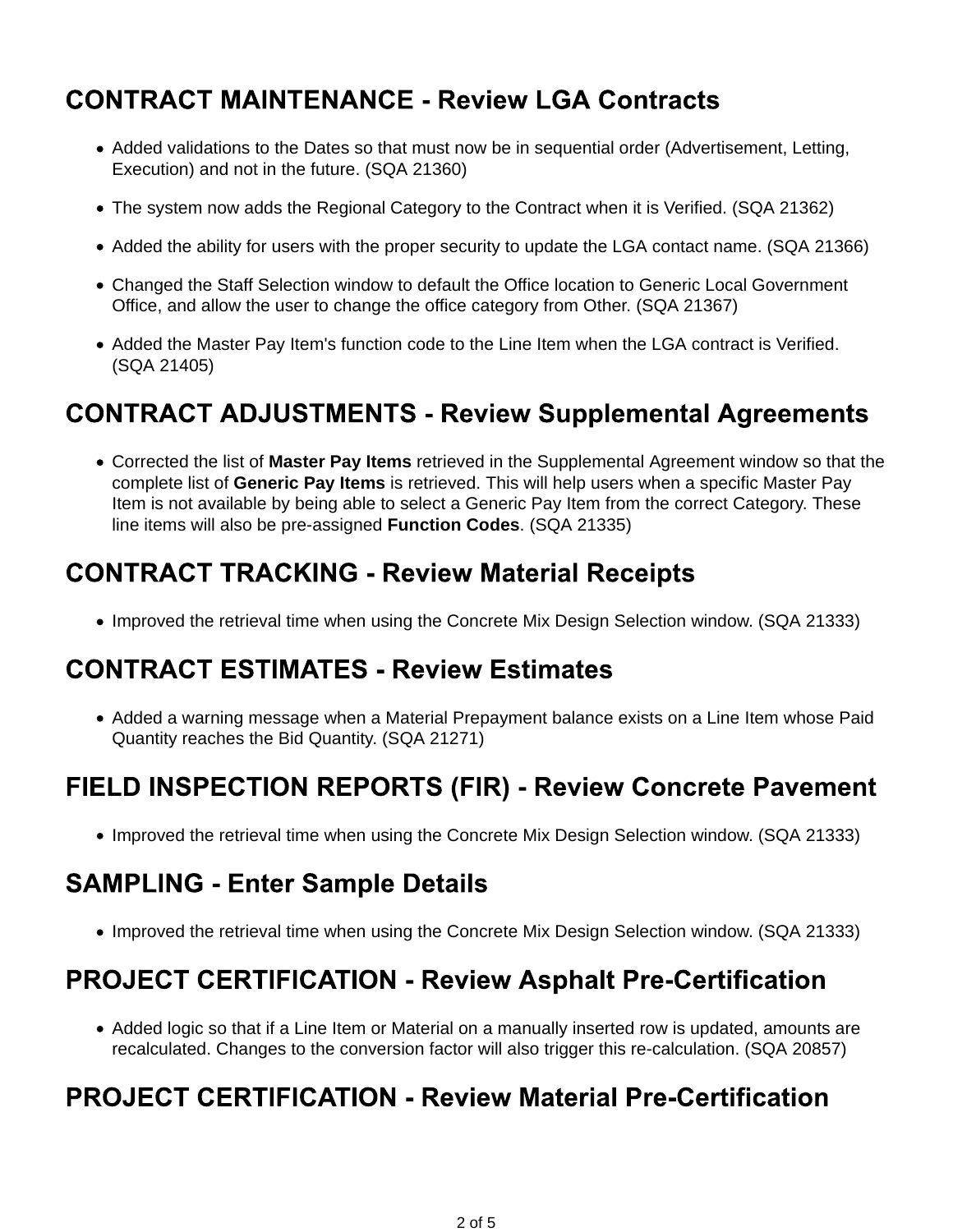- Added logic so that if a Line Item or Material on a manually inserted row is updated, amounts are recalculated. Changes to the conversion factor will also trigger this re-calculation. (SQA 20857)
- Added the ability for authorized users to change or remove the "cc: list" associated with Addresses in the Address Maintenance window. This includes the ability to add a custom "cc: list" rather than pulling the State or Federal "cc: list." (SQA 21051)
- When a row is inserted, changed the Line Item selection process to allow Line Items to only be selected from the drop down list. Previously, the user was able to type in the line item number. (SQA 20419)

## **PROJECT CERTIFICATION - Review Soils Pre-Certification**

• Added logic so that if a Line Item or Material on a manually inserted row is updated, amounts are recalculated. Changes to the conversion factor will also trigger this re-calculation. (SQA 20857)

## **PROJECT CLOSEOUT - Review Contract Archive**

- SEARCH TAB: Changed the default Box Status to ALL, instead of ACTIVE. (SQA 21215)
- SEARCH TAB: Modified column spacing and added Word Wrap. (SQA 21215)
- BOX DETAIL TAB: Added the 100% Stated Funded Indicator column. (SQA 21215)

# **PROJECT CLOSEOUT - Review FHWA 1446B**

• The window requirement that a contract have a paid Final Estimate has been removed when an LGA contract is selected. (SQA 21379)

#### **QUERY TOOL**

- Began the upgrade of the Query Tool to allow more complicated queries by adding fields to existing queries. (SQA 20808)
- CLAIMS: Added the following fields:
	- Contract Bid Amount
	- Contract Status
	- Contract Type
	- Last Paid Estimate Type
	- Letting Date
	- State Funded Indicator
- CONTRACT ADJUSTMENTS
	- Administrative Division Number
	- Contract Status
	- Contractor Name
	- Last Paid Estimate Type
	- Letting Date
	- Resident Engineer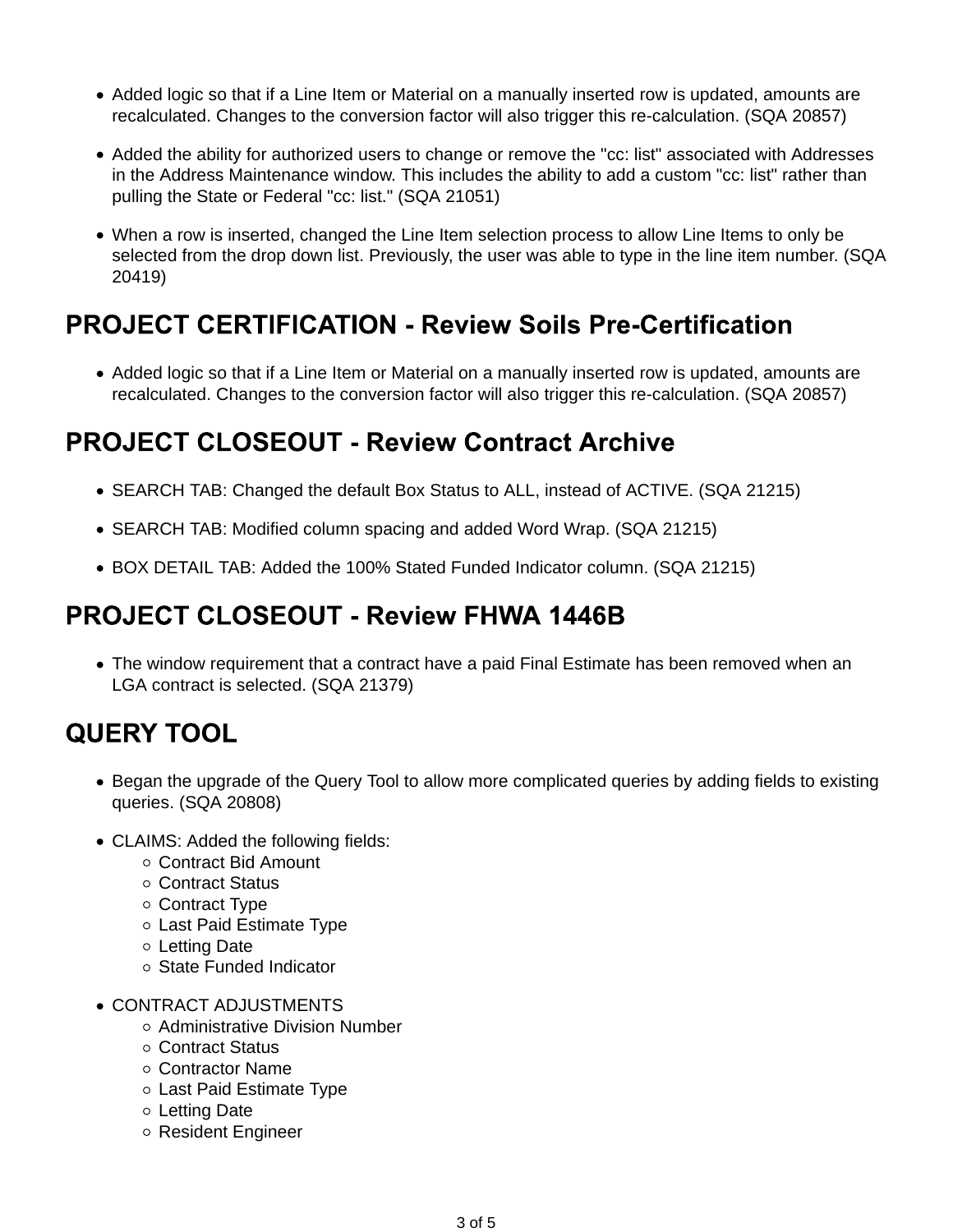- State Funded Indicator
- CONTRACTS: Made changes so that queries using Archive Record Types retreived correctly. (SQA 21293)
- FIELD INSPECTION REPORTS: Guardrail: Removed a restriction so that it is now possible to retrieve FIRS that do not have a Contract Number. (SQA 21281)

## **STANDARD REPORTS - Contract Level of Service Report**

• In preparation for adding additional Contract Types, added scroll bars to the Contract Type selection window. (SQA 21322)

## **REFERENCES - Concrete Mix Designs**

• Improved the retrieval time when using the Concrete Mix Design Selection window. (SQA 21333)

## **REFERENCES - Materials**

Added a **Theoretical Material Unit Price** to all Materials. In the future, this price will be used in the new Theoretical NonComp Amount calculation in Project Certification. (SQA 20889)

## **REFERENCES - Minimum Sampling Guide**

Corrected the code to prevent application of an older version of an MSG to a contract that already has a newer version of the same MSG. (SQA 21348)

## **REFERENCES - Test Formats**

• Modified the application so that users working in Test Formats will no longer lock users in the QAP web module. (SQA 21378)

## **ADMIN - Security**

- *New for Version 8.4.3* LOGIN VIOLATION TAB: allows Security Administrators to view what led up to the user being revoked. (SQA 21285)
- Increased the number of characters in the Comment window from 255 to 1000 characters. This field is shared with Technician Certification. (SQA 21340)

## **CONTRACTOR DIRECTORY - Review Contractors**

• SBE information is now displayed in the Contractor Selection window. (SQA 21221)

## **TECHNICIAN - Review Technician Certifications**